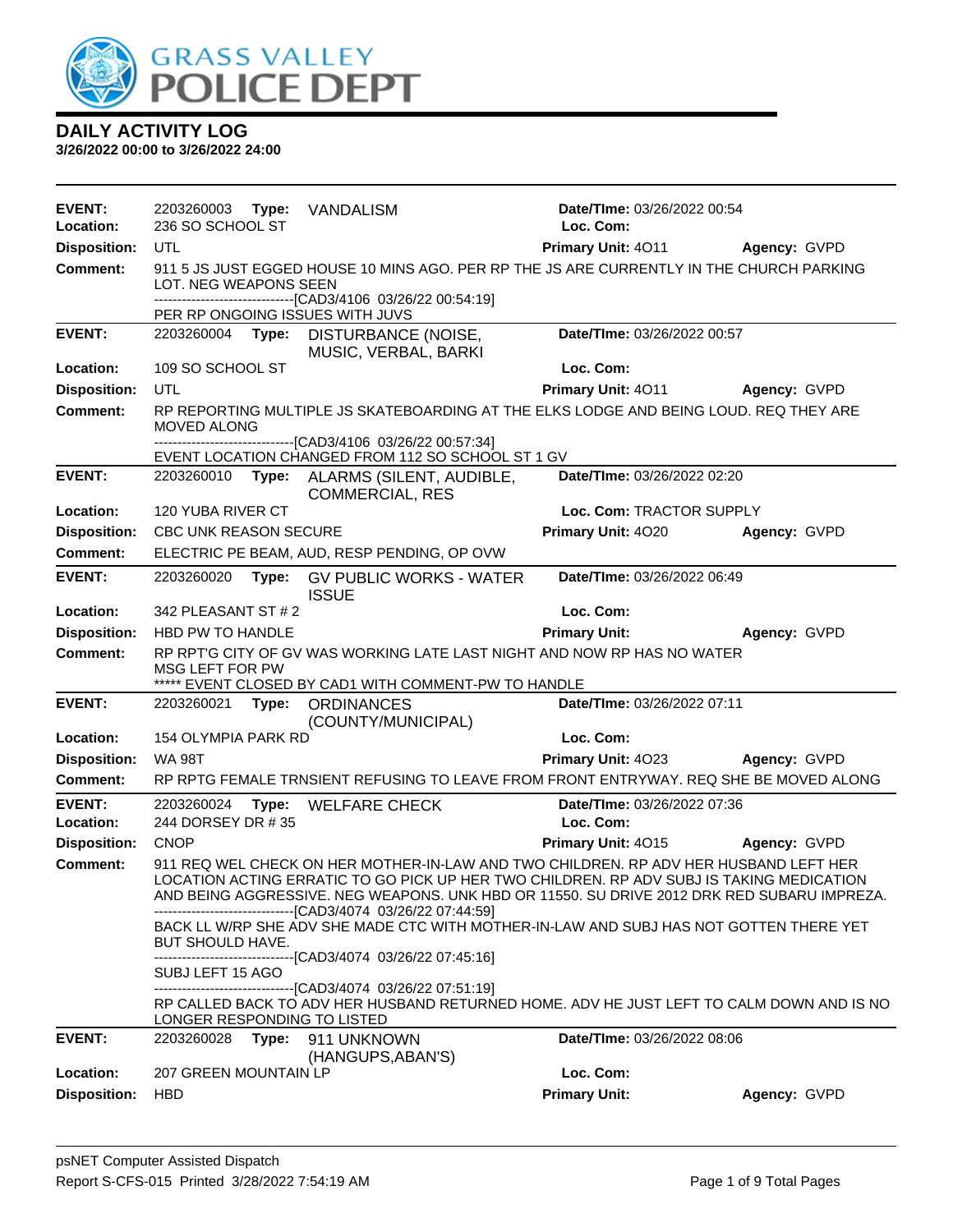

| <b>Comment:</b>                        | 911 ABAN                                                                                                                                                 |                                                                                                                                                      |                                    |              |  |  |
|----------------------------------------|----------------------------------------------------------------------------------------------------------------------------------------------------------|------------------------------------------------------------------------------------------------------------------------------------------------------|------------------------------------|--------------|--|--|
|                                        | VM LEFT ON CB                                                                                                                                            | --------------------[CAD3/4074_03/26/22_08:08:33]                                                                                                    |                                    |              |  |  |
|                                        | <b>NEG HIST W/NUMBER</b>                                                                                                                                 |                                                                                                                                                      |                                    |              |  |  |
|                                        |                                                                                                                                                          | -------------------------------[CAD4/4024 03/26/22 08:10:38]<br>EVENT LOCATION CHANGED FROM LAT: 39.20509800 LONG: -121.06292 GRASS VALLEY           |                                    |              |  |  |
|                                        |                                                                                                                                                          | -------------------------------[CAD4/4024 03/26/22 08:11:19]                                                                                         |                                    |              |  |  |
|                                        | RP CALLED BACK STATING CODE 4 HBD<br>***** EVENT CLOSED BY CAD4                                                                                          |                                                                                                                                                      |                                    |              |  |  |
| <b>EVENT:</b>                          |                                                                                                                                                          | 2203260032 Type: DISTURBANCE (NOISE,                                                                                                                 | Date/TIme: 03/26/2022 08:37        |              |  |  |
|                                        |                                                                                                                                                          | MUSIC, VERBAL, BARKI                                                                                                                                 |                                    |              |  |  |
| Location:                              | 1400 SEGSWORTH WY #8                                                                                                                                     |                                                                                                                                                      | Loc. Com:                          |              |  |  |
| <b>Disposition:</b>                    | <b>CBC SEPERATED</b>                                                                                                                                     |                                                                                                                                                      | <b>Primary Unit: 4023</b>          | Agency: GVPD |  |  |
| <b>Comment:</b>                        |                                                                                                                                                          | CHP XFER/911 PER CHP RP ADV HER DAUGHTER HIT HER. UNK MEDICAL. CALL DROPPED                                                                          |                                    |              |  |  |
|                                        |                                                                                                                                                          | -------------------------------[CAD3/4074 03/26/22 08:37:50]<br>EVENT LOCATION CHANGED FROM 1400 SEGSWORTH WY A GV                                   |                                    |              |  |  |
|                                        |                                                                                                                                                          | ------------------------------[CAD3/4074 03/26/22 08:38:21]                                                                                          |                                    |              |  |  |
| <b>EVENT:</b>                          |                                                                                                                                                          | NEG ANSWER ON CB. UNABLE TO LEAVE VM                                                                                                                 |                                    |              |  |  |
|                                        |                                                                                                                                                          | 2203260035 Type: ASSAULTS, BATTERY (415<br>PHYSICAL)                                                                                                 | Date/TIme: 03/26/2022 08:45        |              |  |  |
| Location:                              | 127 HIGHLANDS CT                                                                                                                                         |                                                                                                                                                      | Loc. Com:                          |              |  |  |
| <b>Disposition:</b>                    | CBC 98M                                                                                                                                                  |                                                                                                                                                      | <b>Primary Unit: 405</b>           | Agency: GVPD |  |  |
| <b>Comment:</b>                        |                                                                                                                                                          | 911 CALLER RPTG HER DAUGHTER JUST CALLED HER AND ADV SHE STABBED HER FATHER. SU IS 49 YOA.                                                           |                                    |              |  |  |
|                                        | ------------------------------[CAD3/4074 03/26/22 08:47:28]<br>NEG FIREARMS IN RESIDENCE. RP ADV MALE WAS THERE AND SHE WAS ON THE PHONE WITH HIM AND HE |                                                                                                                                                      |                                    |              |  |  |
|                                        | STOPPED RESPONDING AFTER SU THREATENED HIM.                                                                                                              |                                                                                                                                                      |                                    |              |  |  |
|                                        |                                                                                                                                                          | -------------------------------[CAD3/4074 03/26/22 08:48:23]<br>RP ADV SHE IS ENRT TURNING ONTO E MAIN. RP IS IN A SIL CHRY.                         |                                    |              |  |  |
|                                        |                                                                                                                                                          | -------------------------------[CAD4/4024 03/26/22 08:50:00]                                                                                         |                                    |              |  |  |
|                                        | 10-39 CAL FIRE TO STAGE                                                                                                                                  |                                                                                                                                                      |                                    |              |  |  |
|                                        | 10-39 MEDICAL TO 1022                                                                                                                                    | -------------------------------[CAD3/4074 03/26/22 08:54:15]                                                                                         |                                    |              |  |  |
|                                        |                                                                                                                                                          | -----------------------------[4O5/MDT 03/26/22 08:57]                                                                                                |                                    |              |  |  |
|                                        | FROM HER FRIEND "POPS."                                                                                                                                  | CONTACT MADE WITH PARENTS WHO ADVISE SU IS 11550 IN HER RESIDENCE ON OPIATES SHE GETS                                                                |                                    |              |  |  |
|                                        |                                                                                                                                                          | ------------------------------[4O5/MDT 03/26/22 09:00]                                                                                               |                                    |              |  |  |
|                                        |                                                                                                                                                          | FATHER STATES SU NEVER OPENED THE DOOR WHEN HE ARRIVED.                                                                                              |                                    |              |  |  |
|                                        |                                                                                                                                                          | -------------------------------[4O5/MDT 03/26/22 09:01]<br>PARENTS LIVE AT 166 RYANS LANE AND WILL CALL 911 IF SU ARRIVES IN HER SUBARU. SU DOES NOT |                                    |              |  |  |
|                                        | HAVE A LICENSE.                                                                                                                                          |                                                                                                                                                      |                                    |              |  |  |
| <b>EVENT:</b>                          | 2203260036                                                                                                                                               | Type: VEH CITES, VIN, TOWS, DUI                                                                                                                      | Date/TIme: 03/26/2022 08:59        |              |  |  |
| Location:                              | 200 BLK E MAIN                                                                                                                                           |                                                                                                                                                      | Loc. Com:                          |              |  |  |
| <b>Disposition:</b><br><b>Comment:</b> | <b>CBC ROADWAY CLEAR</b>                                                                                                                                 |                                                                                                                                                      | Primary Unit: 4S5                  | Agency: GVPD |  |  |
|                                        | OW VEH                                                                                                                                                   | ---------------[CAD3/4074_03/26/22_08:59:37]                                                                                                         |                                    |              |  |  |
|                                        |                                                                                                                                                          | EVENT LOCATION CHANGED FROM 200 BLK EMAIN                                                                                                            |                                    |              |  |  |
|                                        | 10-39 MMM                                                                                                                                                | ---------------------[CAD3/4074_03/26/22_09:02:35]                                                                                                   |                                    |              |  |  |
|                                        | ETA 5 MINS                                                                                                                                               |                                                                                                                                                      |                                    |              |  |  |
| <b>EVENT:</b>                          | 2203260039<br>Type:                                                                                                                                      | PROPERTY LOST OR FOUND                                                                                                                               | <b>Date/TIme: 03/26/2022 09:09</b> |              |  |  |
| Location:                              | <b>LITTON TL</b>                                                                                                                                         |                                                                                                                                                      | Loc. Com:                          |              |  |  |
| <b>Disposition:</b>                    | <b>HBD</b>                                                                                                                                               |                                                                                                                                                      | <b>Primary Unit:</b>               | Agency: GVPD |  |  |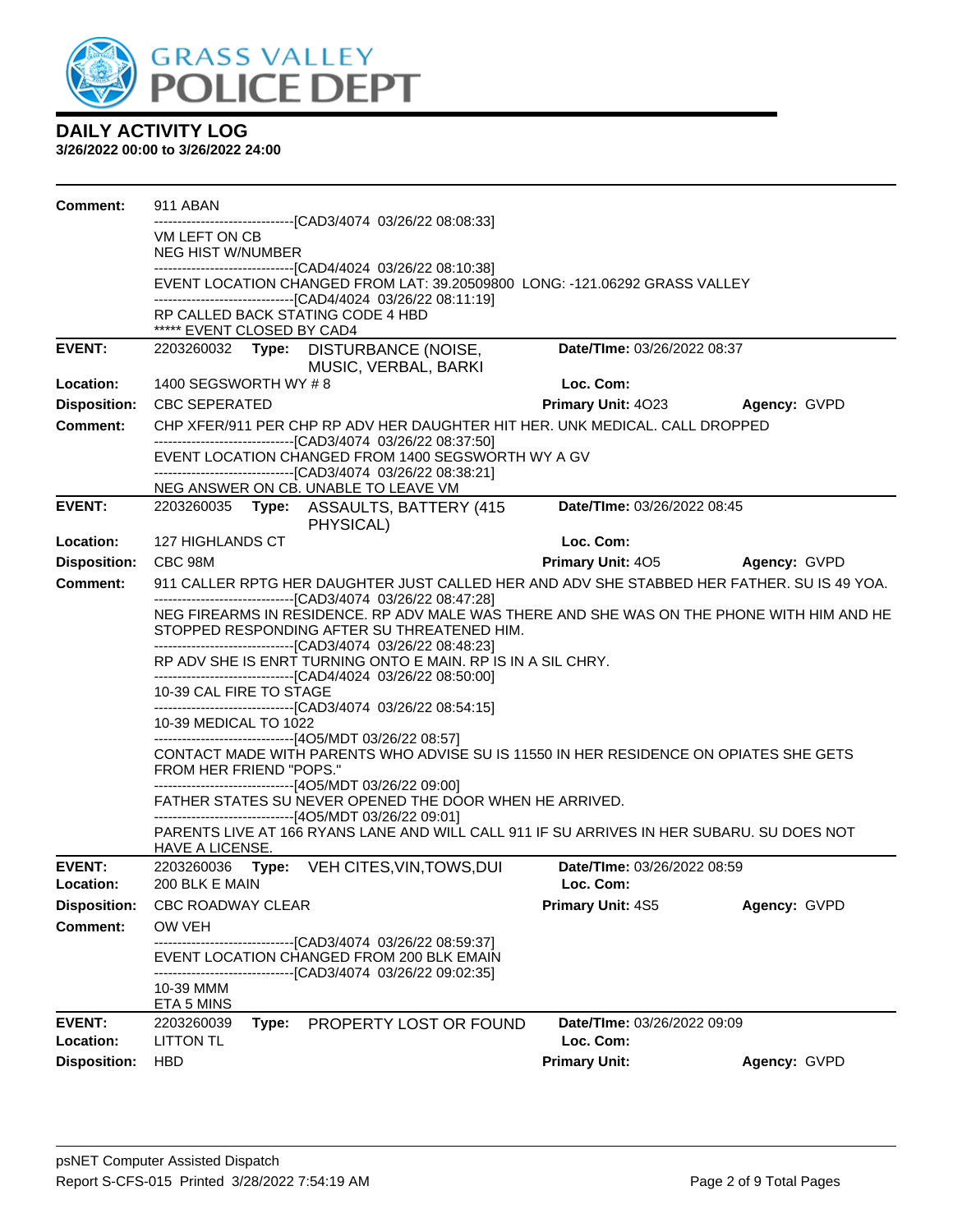

| <b>Comment:</b>     | 911 ABAN                                                                   |       |                                                                                                                                                    |                                    |              |
|---------------------|----------------------------------------------------------------------------|-------|----------------------------------------------------------------------------------------------------------------------------------------------------|------------------------------------|--------------|
|                     |                                                                            |       | ------------------------[CAD3/4074_03/26/22_09:52:18]                                                                                              |                                    |              |
|                     |                                                                            |       | EVENT CALL TYPE CHANGED FROM 911<br>EVENT LOCATION CHANGED FROM LAT: 39.24161300 LONG: -121.053725                                                 |                                    |              |
|                     |                                                                            |       | -------------------------------[CAD3/4074 03/26/22 09:52:41]                                                                                       |                                    |              |
|                     |                                                                            |       | RP ADV HE FOUND A BLK IPHONE ON TRAIL, TRYING TO TRACCK DOWN OEVER ON HIS OWN<br>------------------------------[CAD3/4074 03/26/22 09:53:11]       |                                    |              |
|                     | ***** EVENT CLOSED BY CAD1                                                 |       | CORRECTION - SUBJ TRYING TO TRACK DOWN OWNER OF PHONE ON HIS OWN.                                                                                  |                                    |              |
| <b>EVENT:</b>       | 2203260041                                                                 |       | Type: TRAFFIC (DUI, PARKING,                                                                                                                       | Date/TIme: 03/26/2022 09:19        |              |
|                     |                                                                            |       | SPEED, HAZ                                                                                                                                         |                                    |              |
| Location:           | EA EMPIRE ST/EMPIRE CT                                                     |       |                                                                                                                                                    | Loc. Com:                          |              |
| <b>Disposition:</b> |                                                                            |       | CBC VEH TOWED, ROADWAY CLEAR                                                                                                                       | <b>Primary Unit: 4015</b>          | Agency: GVPD |
| Comment:            |                                                                            |       | RP RPTG WHI TOYT TUNDRA PULLING A TRAILER LOST ITS WHEEL AND IS BLOCKING THE LANE.<br>-------------------------------[CAD3/4074_03/26/22_09:23:27] |                                    |              |
|                     | ADD'T 911 RPTH SAMME                                                       |       | ------------------------------[CAD3/4074_03/26/22 09:32:20]                                                                                        |                                    |              |
|                     | ADVANCED DID NOT ANSWER                                                    |       | -------------------------------[CAD3/4074 03/26/22 09:33:14]                                                                                       |                                    |              |
|                     |                                                                            |       | TOW ASSIGNED-MMM TOWING, 647 E MAIN ST, GRASS VALLEY, 5302733180,                                                                                  |                                    |              |
|                     | 10-39 MMM TO EXPEDITE                                                      |       | ------------------------------[CAD3/4074_03/26/22_09:33:24]                                                                                        |                                    |              |
| <b>EVENT:</b>       | 2203260042 Type: FOLLOWUP                                                  |       |                                                                                                                                                    | <b>Date/Time: 03/26/2022 09:29</b> |              |
| Location:           | 155 GLASSON WY<br>Loc. Com: SIERRA NEVADA MEMORIAL<br><b>HOSPITAL</b>      |       |                                                                                                                                                    |                                    |              |
| <b>Disposition:</b> | <b>CBC</b>                                                                 |       |                                                                                                                                                    | Primary Unit: 4D16                 | Agency: GVPD |
| <b>Comment:</b>     |                                                                            |       | -------------------------------[CAD1/4056 03/26/22 10:15:12]<br>EVENT LOCATION CHANGED FROM SNMH                                                   |                                    |              |
| <b>EVENT:</b>       | 2203260043 Type: ALL OTHERS                                                |       |                                                                                                                                                    | Date/TIme: 03/26/2022 09:33        |              |
| Location:           | 544 BUTLER ST                                                              |       |                                                                                                                                                    | Loc. Com: CONDON PARK              |              |
| <b>Disposition:</b> | CBC MSG LEFT FOR PW                                                        |       |                                                                                                                                                    | <b>Primary Unit: 405</b>           | Agency: GVPD |
| <b>Comment:</b>     | CONCERNS.                                                                  |       | RP REPORTING THE GATE TO THE PARKING LOT IS LOCKED. RP WANTS THE GATE OPEN DUE TO PARKING                                                          |                                    |              |
| <b>EVENT:</b>       | 2203260052                                                                 |       | Type: 911 UNKNOWN                                                                                                                                  | Date/TIme: 03/26/2022 10:28        |              |
|                     | LAT: 39.20774800 LONG: -121.062276                                         |       | (HANGUPS, ABAN'S)                                                                                                                                  |                                    |              |
| Location:           |                                                                            |       |                                                                                                                                                    | Loc. Com:                          |              |
| <b>Disposition:</b> | <b>HBD</b>                                                                 |       |                                                                                                                                                    | <b>Primary Unit:</b>               | Agency: GVPD |
| <b>Comment:</b>     | PHS2 41 METERS AT 90 PERCENT<br>UNABLE TO CB<br>***** EVENT CLOSED BY CAD1 |       | 911 SOUNDS LIKE INFANT HAS PHONE.                                                                                                                  |                                    |              |
| <b>EVENT:</b>       | 2203260055                                                                 | Type: | <b>FOLLOWUP</b>                                                                                                                                    | Date/TIme: 03/26/2022 10:55        |              |
| Location:           | 110 DORSEY DR #7                                                           |       |                                                                                                                                                    | Loc. Com:                          |              |
| <b>Disposition:</b> | PEN MSG LEFT                                                               |       |                                                                                                                                                    | Primary Unit: 4023                 | Agency: GVPD |
| <b>Comment:</b>     |                                                                            |       | P REQ 10-21 REF GETTING HER VEH OUT OF IMPOUND.<br>CASE# G2200726 OR CASE# G2200724                                                                |                                    |              |
| <b>EVENT:</b>       | 2203260060                                                                 | Type: | <b>ASSAULTS, BATTERY (415)</b><br>PHYSICAL)                                                                                                        | Date/TIme: 03/26/2022 10:58        |              |
| Location:           | 129 W MCKNIGHT WY                                                          |       |                                                                                                                                                    | Loc. Com: SPD                      |              |
| <b>Disposition:</b> | <b>RPT</b>                                                                 |       |                                                                                                                                                    | Primary Unit: 4015                 | Agency: GVPD |
| Case No:            | G2200766                                                                   |       |                                                                                                                                                    |                                    |              |
|                     |                                                                            |       |                                                                                                                                                    |                                    |              |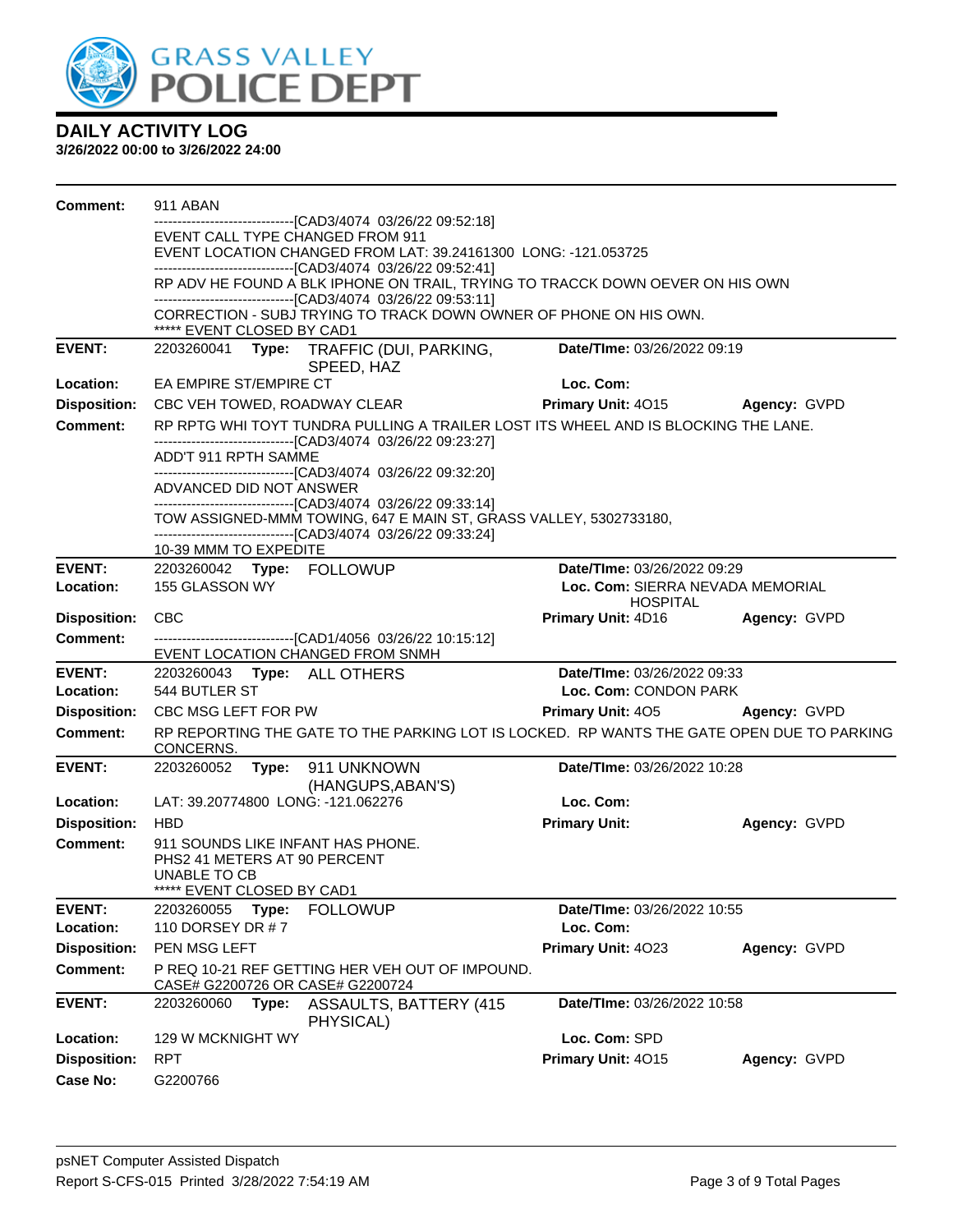

| <b>Comment:</b>                   | 911 CALLER RPTG HE WAS ASSAULTED BY A FEMALE. RP RPTG RAY GRABBED HIM AND SCRATCHED HIS<br>ARM. SU CURRENTLY IN THE STORE. ASSOC WITH WHI SEBRING 8UJG036. RP ADV THIS HAPPENED<br>BECAUSE HE CONFRONTED HER ABOUT LEAVING HER DOG IN THE CAR. |                                                                                                                                                                                                                         |                                                       |              |  |
|-----------------------------------|------------------------------------------------------------------------------------------------------------------------------------------------------------------------------------------------------------------------------------------------|-------------------------------------------------------------------------------------------------------------------------------------------------------------------------------------------------------------------------|-------------------------------------------------------|--------------|--|
|                                   |                                                                                                                                                                                                                                                | WFA OLDER 60'S OR 70'S GREY HAIR LSW WHI SHIRT                                                                                                                                                                          |                                                       |              |  |
|                                   |                                                                                                                                                                                                                                                | -------------------------------[CAD3/4074 03/26/22 10:59:07]<br>RP IS GOING TO BE STANDING BY OUTSIDE THE STORE. RP IS NEXT TO HIS GRY CHEVY SEDAN 4D.<br>------------------------------[CAD1/4056_03/26/22 11:14:36]   |                                                       |              |  |
|                                   |                                                                                                                                                                                                                                                | ISSUED CASE# G2200766 FOR AGENCY GVPD by UNIT 4O15                                                                                                                                                                      |                                                       |              |  |
| <b>EVENT:</b>                     |                                                                                                                                                                                                                                                | 2203260061 Type: DISTURBANCE (NOISE,<br>MUSIC, VERBAL, BARKI                                                                                                                                                            | Date/TIme: 03/26/2022 10:59                           |              |  |
| Location:                         | 616 SUTTON WY                                                                                                                                                                                                                                  |                                                                                                                                                                                                                         | Loc. Com: GRASS VALLEY GROCERY OUTLET                 |              |  |
| <b>Disposition:</b>               | CBC 98T, XPORTED TO GATES PL                                                                                                                                                                                                                   |                                                                                                                                                                                                                         | <b>Primary Unit: 4023</b>                             | Agency: GVPD |  |
| Comment:                          | WFA COWBOY BOOTS AND DRESS                                                                                                                                                                                                                     | 911 BUS DRIVER, XRAY CAUSING A SCENE AFTER BEING REFUSED A RIDE                                                                                                                                                         |                                                       |              |  |
| <b>EVENT:</b>                     | 2203260062 Type: VANDALISM                                                                                                                                                                                                                     |                                                                                                                                                                                                                         | Date/TIme: 03/26/2022 11:01                           |              |  |
| <b>Location:</b>                  | 308 COLUMBIA AV                                                                                                                                                                                                                                |                                                                                                                                                                                                                         | Loc. Com:                                             |              |  |
| <b>Disposition:</b>               | <b>CBC</b>                                                                                                                                                                                                                                     |                                                                                                                                                                                                                         | <b>Primary Unit: 405</b>                              | Agency: GVPD |  |
| <b>Comment:</b>                   |                                                                                                                                                                                                                                                | RP REPORTING HER VEHICLE WAS VANDALISED LAST NIGHT REQUEST 10-21 FOR REPORT<br>------------------------------[4O5/MDT 03/26/22 11:27]                                                                                   |                                                       |              |  |
|                                   | ROAD. RP REQ EXTRA PATROL AT NIGHT.                                                                                                                                                                                                            | SOMEONE UNBOLTED REAR WINDSHIELD ARM OFF CAR DURING NIGHT TIME HOURS AND LEFT IT IN THE                                                                                                                                 |                                                       |              |  |
| <b>EVENT:</b>                     | 2203260068 Type: FOLLOWUP                                                                                                                                                                                                                      |                                                                                                                                                                                                                         | Date/TIme: 03/26/2022 11:30                           |              |  |
| Location:                         | 161 NEVADA CITY HY                                                                                                                                                                                                                             |                                                                                                                                                                                                                         | Loc. Com:                                             |              |  |
| <b>Disposition:</b>               | <b>CBC</b>                                                                                                                                                                                                                                     |                                                                                                                                                                                                                         | Primary Unit: 4023                                    | Agency: GVPD |  |
| <b>Comment:</b>                   | RP REQ 10-21 REF CASE G2200734                                                                                                                                                                                                                 |                                                                                                                                                                                                                         |                                                       |              |  |
| <b>EVENT:</b><br><b>Location:</b> | 2203260081 Type: SUBJECT STOP<br>1008 PLAZA DR                                                                                                                                                                                                 |                                                                                                                                                                                                                         | Date/TIme: 03/26/2022 12:25<br>Loc. Com: FLYERS/EXXON |              |  |
| <b>Disposition:</b>               | <b>CBC</b>                                                                                                                                                                                                                                     |                                                                                                                                                                                                                         | Primary Unit: 4015                                    | Agency: GVPD |  |
| <b>Comment:</b>                   |                                                                                                                                                                                                                                                | -------------------------------[CAD1/4056 03/26/22 12:25:44]<br>EVENT LOCATION CHANGED FROM 1008 PLAZA                                                                                                                  |                                                       |              |  |
| <b>EVENT:</b>                     | 2203260084 Type: FOLLOWUP                                                                                                                                                                                                                      |                                                                                                                                                                                                                         | Date/TIme: 03/26/2022 12:42                           |              |  |
| Location:                         | 10945 WASHINGTON RD                                                                                                                                                                                                                            |                                                                                                                                                                                                                         | Loc. Com:                                             |              |  |
| <b>Disposition:</b>               | <b>CBC</b>                                                                                                                                                                                                                                     |                                                                                                                                                                                                                         | Primary Unit: 4D16                                    | Agency: GVPD |  |
| <b>Comment:</b>                   |                                                                                                                                                                                                                                                | --------------------------[CAD3/4074_03/26/22 12:42:58]<br>EVENT LOCATION CHANGED FROM 10945 WASHINGTON ROAD                                                                                                            |                                                       |              |  |
| <b>EVENT:</b>                     |                                                                                                                                                                                                                                                | 2203260086 Type: DISTURBANCE (NOISE,<br>MUSIC, VERBAL, BARKI                                                                                                                                                            | Date/TIme: 03/26/2022 13:01                           |              |  |
| Location:                         | <b>COLFAX/OPHIR</b>                                                                                                                                                                                                                            |                                                                                                                                                                                                                         | Loc. Com:                                             |              |  |
| <b>Disposition:</b>               | MERGED 2203260087                                                                                                                                                                                                                              |                                                                                                                                                                                                                         | <b>Primary Unit:</b>                                  | Agency: GVPD |  |
| <b>Comment:</b>                   |                                                                                                                                                                                                                                                | YCSO XFER/911 RPTG HIS SONS MOTHER CALLED HIM AND ADV THE SON IS BEING VIOLENT, POSS HAS A<br>KNIFE. RP DOES NOT KNOW THE ADDRESS BUT ON COLFAX ACF HOT SPOT SMOKE SHOP<br>EVENT CLOSED BY CAD3 WITH COMMENT-2203260087 |                                                       |              |  |
| <b>EVENT:</b>                     | 2203260092<br>Type:                                                                                                                                                                                                                            | <b>FOLLOWUP</b>                                                                                                                                                                                                         | Date/TIme: 03/26/2022 13:21                           |              |  |
| Location:                         | Loc. Com: BANK OF AMERICA                                                                                                                                                                                                                      |                                                                                                                                                                                                                         |                                                       |              |  |
|                                   | 804 SUTTON WY                                                                                                                                                                                                                                  |                                                                                                                                                                                                                         |                                                       |              |  |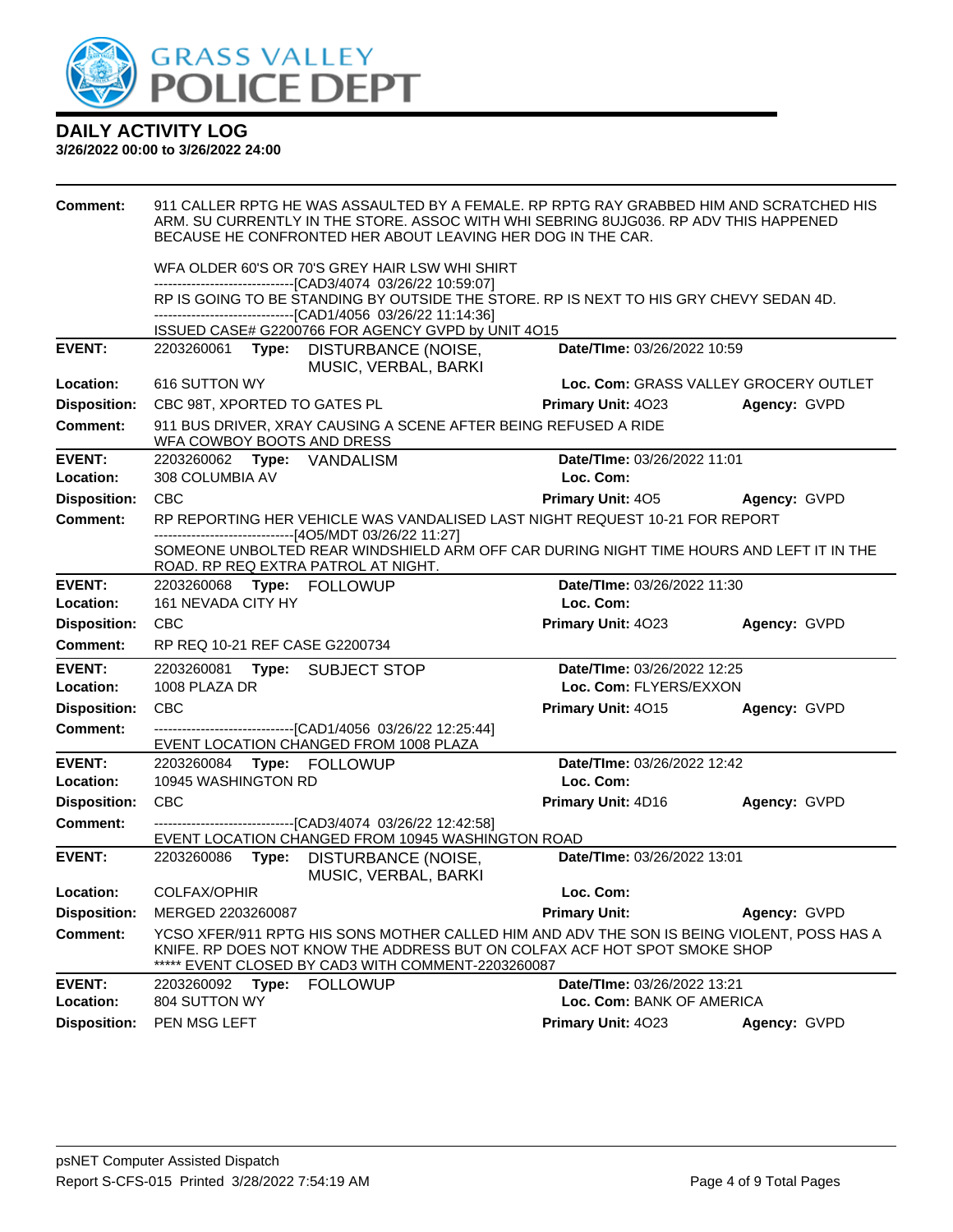

| Comment:                   | RP REQUESTING TO TALK TO AN OFFICER ABOUT GETTING HER VEHICLE RELEASED FROM IMPOUND. RP<br>SAID SHE CAN'T AFFORD THE FEES.<br>-------------------------------[CAD3/4074_03/26/22_13:38:58]<br>PER 2020 GVPD CALL REF 1015 FROM LAST NIGHT |                                                                                                                                                                                                        |                                                                 |                                          |  |
|----------------------------|-------------------------------------------------------------------------------------------------------------------------------------------------------------------------------------------------------------------------------------------|--------------------------------------------------------------------------------------------------------------------------------------------------------------------------------------------------------|-----------------------------------------------------------------|------------------------------------------|--|
|                            | <b>POSS REF CASE G2200755</b>                                                                                                                                                                                                             | -------------------------------[CAD3/4074 03/26/22 13:39:08]<br>EVENT LOCATION CHANGED FROM 315 NILE ST 3 NC                                                                                           |                                                                 |                                          |  |
| <b>EVENT:</b>              |                                                                                                                                                                                                                                           | 2203260093 Type: SUSPICIOUS CIRCUMSTANCE<br>(VEHICLE, PERSON                                                                                                                                           | Date/TIme: 03/26/2022 13:22                                     |                                          |  |
| Location:                  | 228 SUTTON WY # 125                                                                                                                                                                                                                       |                                                                                                                                                                                                        | Loc. Com: OAK RIDGE APARTMENTS                                  |                                          |  |
| <b>Disposition:</b>        | CBC NEG CTC AT RES                                                                                                                                                                                                                        |                                                                                                                                                                                                        | Primary Unit: 4023                                              | Agency: GVPD                             |  |
| <b>Comment:</b>            | LISTENING TO THEIR QUESTIONS                                                                                                                                                                                                              | 911 XFER FROM CHP, RP POSS RPT'G COLD 459/ PER CHP THE RP WAS JUST SCREAMING AND NOT                                                                                                                   |                                                                 |                                          |  |
| <b>EVENT:</b>              |                                                                                                                                                                                                                                           |                                                                                                                                                                                                        | Date/TIme: 03/26/2022 13:49                                     |                                          |  |
| Location:                  | 228 SUTTON WY #125                                                                                                                                                                                                                        |                                                                                                                                                                                                        | Loc. Com:                                                       |                                          |  |
| <b>Disposition:</b>        | <b>CBC</b>                                                                                                                                                                                                                                |                                                                                                                                                                                                        | Primary Unit: 4023                                              | Agency: GVPD                             |  |
| <b>Comment:</b>            |                                                                                                                                                                                                                                           | NEIGHBOR RPT'G THE FEMALE JUST CAME HOME<br>RP THINKS THE XRAYS TEENAGE SON WAS HOME WHEN OFFICERS WERE THERE EARLIER                                                                                  |                                                                 |                                          |  |
| <b>EVENT:</b>              | 2203260107    Type: ALL OTHERS                                                                                                                                                                                                            |                                                                                                                                                                                                        | Date/TIme: 03/26/2022 14:52                                     |                                          |  |
| Location:                  | 147 RACE ST                                                                                                                                                                                                                               |                                                                                                                                                                                                        | Loc. Com:                                                       |                                          |  |
| <b>Disposition:</b>        | <b>RPT</b>                                                                                                                                                                                                                                |                                                                                                                                                                                                        | Primary Unit: 4K19                                              | Agency: GVPD                             |  |
| Case No:                   | G2200771                                                                                                                                                                                                                                  |                                                                                                                                                                                                        |                                                                 |                                          |  |
| Comment:                   |                                                                                                                                                                                                                                           | RP REQ PERSONAL CTC, STATES SHE DOES NOT FEEL SAFE BUT DID NOT WISH TO ELABORATE<br>-------------------------------[CAD3/4074_03/26/22 16:17:05]<br>ISSUED CASE# G2200771 FOR AGENCY GVPD by UNIT 4K19 |                                                                 |                                          |  |
| <b>EVENT:</b>              | 2203260109                                                                                                                                                                                                                                | Type: DISTURBANCE (NOISE,                                                                                                                                                                              | Date/TIme: 03/26/2022 15:08                                     |                                          |  |
|                            |                                                                                                                                                                                                                                           | MUSIC, VERBAL, BARKI                                                                                                                                                                                   |                                                                 |                                          |  |
| Location:                  | 244 DORSEY DR # 37                                                                                                                                                                                                                        |                                                                                                                                                                                                        | Loc. Com:                                                       |                                          |  |
| <b>Disposition:</b>        | <b>RPT DV INFO</b>                                                                                                                                                                                                                        |                                                                                                                                                                                                        | Primary Unit: 4023                                              | Agency: GVPD                             |  |
| Case No:                   | G2200768                                                                                                                                                                                                                                  |                                                                                                                                                                                                        |                                                                 |                                          |  |
| <b>Comment:</b>            |                                                                                                                                                                                                                                           | 911 RPT'G 415 IN THE LISTED APT, XRAY, CHILD AND UNK MALE<br>-------------------------[CAD1/4056_03/26/22 15:09:30]                                                                                    |                                                                 |                                          |  |
|                            |                                                                                                                                                                                                                                           | RP WAS NOT FORTHCOMING WITH INFORMATION AND STATED SHE HEARD YELLING. NFI<br>------------------------[CAD3/4074_03/26/22 15:33:26]                                                                     |                                                                 |                                          |  |
|                            |                                                                                                                                                                                                                                           | ISSUED CASE# G2200768 FOR AGENCY GVPD by UNIT 4O23                                                                                                                                                     |                                                                 |                                          |  |
| <b>EVENT:</b><br>Location: | 155 GLASSON WY                                                                                                                                                                                                                            | 2203260117 Type: DOMESTIC VIOLENCE                                                                                                                                                                     | Date/TIme: 03/26/2022 15:30<br>Loc. Com: SIERRA NEVADA MEMORIAL |                                          |  |
|                            |                                                                                                                                                                                                                                           |                                                                                                                                                                                                        | <b>HOSPITAL</b>                                                 |                                          |  |
| <b>Disposition:</b>        | <b>RPT</b>                                                                                                                                                                                                                                |                                                                                                                                                                                                        | Primary Unit: 4015                                              | Agency: GVPD                             |  |
| Case No:                   | G2200770                                                                                                                                                                                                                                  |                                                                                                                                                                                                        |                                                                 |                                          |  |
| <b>Comment:</b>            |                                                                                                                                                                                                                                           | ER REQUESTING GV FOR A DV REPORT. VI IS IN THE ER WAITING ROOM.<br>---------------------[CAD3/4074_03/26/22_16:04:05]                                                                                  |                                                                 |                                          |  |
|                            |                                                                                                                                                                                                                                           | ISSUED CASE# G2200770 FOR AGENCY GVPD by UNIT 4O15                                                                                                                                                     |                                                                 |                                          |  |
| <b>EVENT:</b>              | 2203260120 Type: FOLLOWUP                                                                                                                                                                                                                 |                                                                                                                                                                                                        | Date/TIme: 03/26/2022 15:42                                     |                                          |  |
| Location:                  | 123 STANFORD CT                                                                                                                                                                                                                           |                                                                                                                                                                                                        | Loc. Com:                                                       |                                          |  |
| <b>Disposition:</b>        | <b>CBC</b>                                                                                                                                                                                                                                |                                                                                                                                                                                                        | Primary Unit: 4023                                              | Agency: GVPD                             |  |
| <b>Comment:</b>            |                                                                                                                                                                                                                                           | -------------------------------[CAD3/4074_03/26/22 15:42:57]<br>EVENT LOCATION CHANGED FROM 23 STANFORD                                                                                                |                                                                 |                                          |  |
| <b>EVENT:</b>              | 2203260125                                                                                                                                                                                                                                | Type: PUBLIC RELATION CONTACT                                                                                                                                                                          | Date/TIme: 03/26/2022 16:00                                     |                                          |  |
| Location:                  | 1262 SUTTON WY                                                                                                                                                                                                                            |                                                                                                                                                                                                        |                                                                 | Loc. Com: HOSPITALITY HOUSE 530 271 7144 |  |
| <b>Disposition:</b>        | <b>CBC PER 4015</b>                                                                                                                                                                                                                       |                                                                                                                                                                                                        | <b>Primary Unit:</b>                                            | Agency: GVPD                             |  |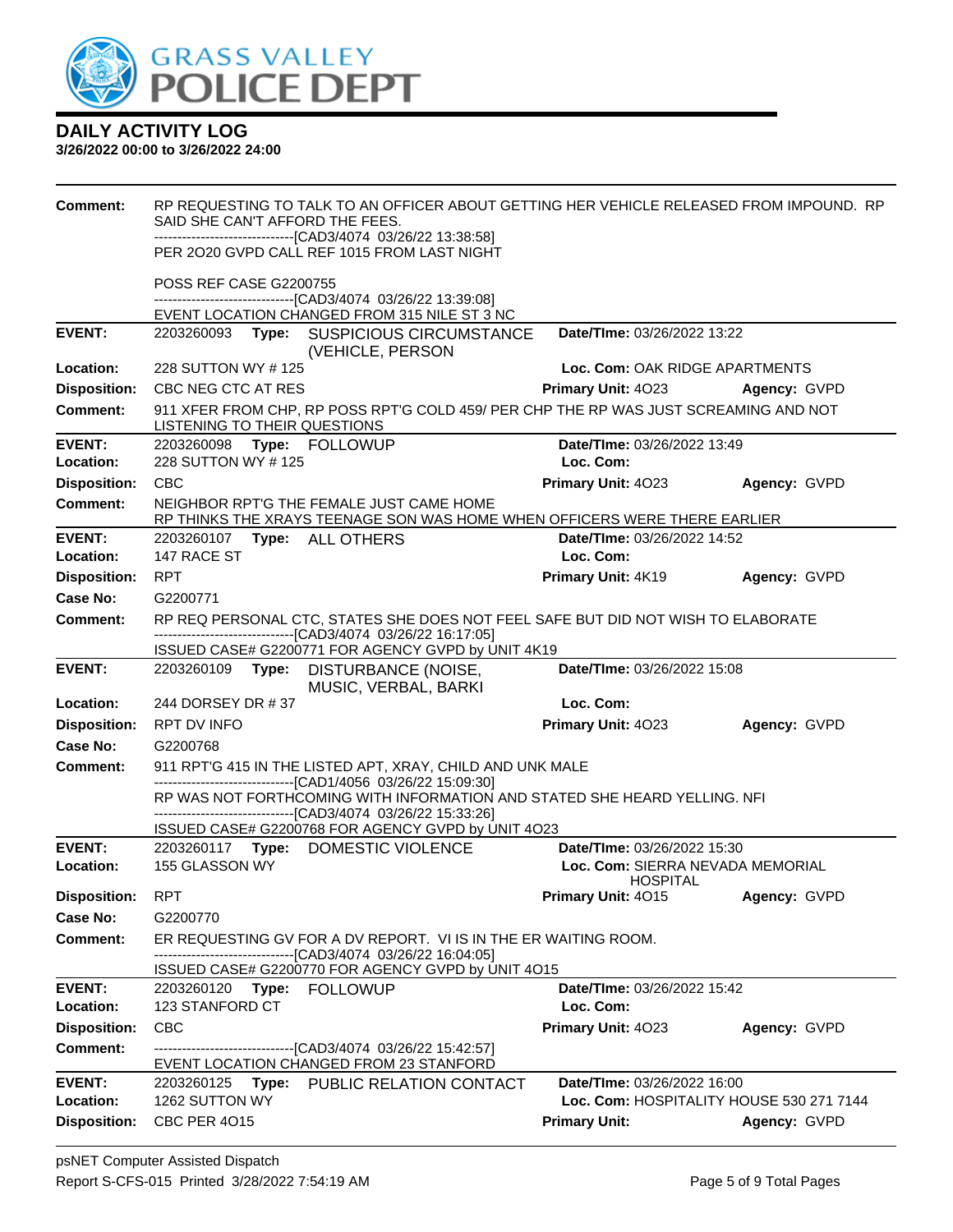

| <b>Comment:</b>            | <b>CLEARENCE FOR 1</b>                                                                                                                                                               |                                          |              |
|----------------------------|--------------------------------------------------------------------------------------------------------------------------------------------------------------------------------------|------------------------------------------|--------------|
|                            | ------------------------[CAD3/4074_03/26/22 16:06:55]<br>4O15 ADV HANDLING                                                                                                           |                                          |              |
|                            | ***** EVENT CLOSED BY CAD3 WITH COMMENT-PER 4015                                                                                                                                     |                                          |              |
| <b>EVENT:</b>              | 2203260130 Type: FOLLOWUP                                                                                                                                                            | Date/TIme: 03/26/2022 16:21              |              |
| Location:                  | 135 W MCKNIGHT WY # A                                                                                                                                                                | Loc. Com: ALL SEASONS POOLS & SPAS       |              |
| <b>Disposition:</b>        | <b>CBC</b>                                                                                                                                                                           | Primary Unit: 4015                       | Agency: GVPD |
| <b>Comment:</b>            | -------------------------------[CAD3/4074 03/26/22 16:24:18]<br>EVENT LOCATION CHANGED FROM 135A W MCKNIGHT WAY                                                                      |                                          |              |
| <b>EVENT:</b>              | 2203260131 Type:<br>911                                                                                                                                                              | Date/TIme: 03/26/2022 16:26              |              |
|                            | UNKNOWN/HANGUPS, ABANS                                                                                                                                                               |                                          |              |
| Location:                  | 570 FREEMAN LN                                                                                                                                                                       | Loc. Com: LES SCHWAB TIRE CENTER         |              |
| <b>Disposition:</b>        | <b>HBD</b>                                                                                                                                                                           | <b>Primary Unit:</b>                     | Agency: GVPD |
| <b>Comment:</b>            | 911 ACCIDENTAL MISDIAL. RP HUNGUP AFTER GIVING LOCATION                                                                                                                              |                                          |              |
| <b>EVENT:</b>              | 2203260133<br>Type:<br>DISTURBANCE (NOISE,<br>MUSIC, VERBAL, BARKI                                                                                                                   | Date/TIme: 03/26/2022 16:33              |              |
| Location:                  | 530 SCADDEN DR                                                                                                                                                                       | Loc. Com:                                |              |
| <b>Disposition:</b>        | CBC                                                                                                                                                                                  | Primary Unit: 405                        | Agency: GVPD |
| <b>Comment:</b>            | RP REQ CTC AT THE LISTED REF A FAMILY DISPUTE, PARTIES ARE SEPERATED<br>------------------------[CAD1/4056_03/26/22_16:33:24]                                                        |                                          |              |
|                            | RP WILL BE AT 536 PENSTOCK FOR CTC                                                                                                                                                   |                                          |              |
|                            | ------------------------------[4O5/MDT 03/26/22 16:48]                                                                                                                               |                                          |              |
|                            | RP STATES MOTHER KICKED HIM OUT AFTER HE SAID HE HOPES SHE DIES IN A CAR CRASH. TODAY IS HER<br>BIRTHDAY. MOTHER STATES SHE TOLD HIM TO LEAVE AND HE VOLUNTARILY PACKED UP AND LEFT. |                                          |              |
| <b>EVENT:</b>              | 2203260135<br>Type: CITIZEN ASSIST (CIVIL<br>STANDBY'S, LOCKOUT                                                                                                                      | Date/TIme: 03/26/2022 16:47              |              |
| Location:                  | 1327 EA MAIN ST # A                                                                                                                                                                  | Loc. Com:                                |              |
| <b>Disposition:</b>        | UTL UNABLE TO CB RP VIA 21                                                                                                                                                           | <b>Primary Unit: 4023</b>                | Agency: GVPD |
| <b>Comment:</b>            | RP REQ STANDBY TO GET ITEMS FROM THE LISTED, STATES A JUDGE ORDERED A STANDBY                                                                                                        |                                          |              |
|                            | HE IS 35 MIN OUT                                                                                                                                                                     |                                          |              |
|                            | -------------------------------[CAD3/4074 03/26/22 17:23:36]<br>RE-OPENED AS EVENT GVPD 2203260149                                                                                   |                                          |              |
|                            |                                                                                                                                                                                      |                                          |              |
| <b>EVENT:</b>              | 2203260139<br><b>FOLLOWUP</b><br>Type:                                                                                                                                               | Date/TIme: 03/26/2022 16:58              |              |
| Location:                  | 468 SUTTON WY                                                                                                                                                                        | Loc. Com: 1849 BREWING COMPANY           |              |
| <b>Disposition:</b>        | CBC                                                                                                                                                                                  | <b>Primary Unit: 4D16</b>                | Agency: GVPD |
| <b>Comment:</b>            | --------------------------------[CAD1/4056 03/26/22 16:58:50]<br>EVENT LOCATION CHANGED FROM 1849                                                                                    |                                          |              |
| <b>EVENT:</b>              | 2203260142<br>Type:<br><b>DRUGS (ANY NARCOTIC</b><br><b>RELATED OFFENSE)</b>                                                                                                         | Date/TIme: 03/26/2022 17:05              |              |
| Location:                  | 692 FREEMAN LN # A                                                                                                                                                                   | Loc. Com: RALEYS                         |              |
| <b>Disposition:</b>        | CBC SUBSTANCE PICKED UP                                                                                                                                                              | Primary Unit: 4015                       | Agency: GVPD |
| Case No:                   | G2200773                                                                                                                                                                             |                                          |              |
| Comment:                   | RP REQ PICKUP OF FOUND H&S                                                                                                                                                           |                                          |              |
|                            | -------------------------------[CAD2/4051 03/26/22 18:01:26]<br>ISSUED CASE# G2200773-G2200773 FOR GVPD by UNIT 4O15                                                                 |                                          |              |
|                            |                                                                                                                                                                                      |                                          |              |
| <b>EVENT:</b><br>Location: | 2203260148<br>Type: FOLLOWUP<br>841 OLD TUNNEL RD # 24                                                                                                                               | Date/TIme: 03/26/2022 17:20<br>Loc. Com: |              |
| <b>Disposition:</b>        | PEN VM LEFT                                                                                                                                                                          | Primary Unit: 4023                       | Agency: GVPD |
| <b>Comment:</b>            | RP REQG 10-21. PROPERTY MANAGER REFUSING TO ALLOW RP TO GET HER ITEMS FROM HER PREVIOUS                                                                                              |                                          |              |
|                            | RES.                                                                                                                                                                                 |                                          |              |
|                            |                                                                                                                                                                                      |                                          |              |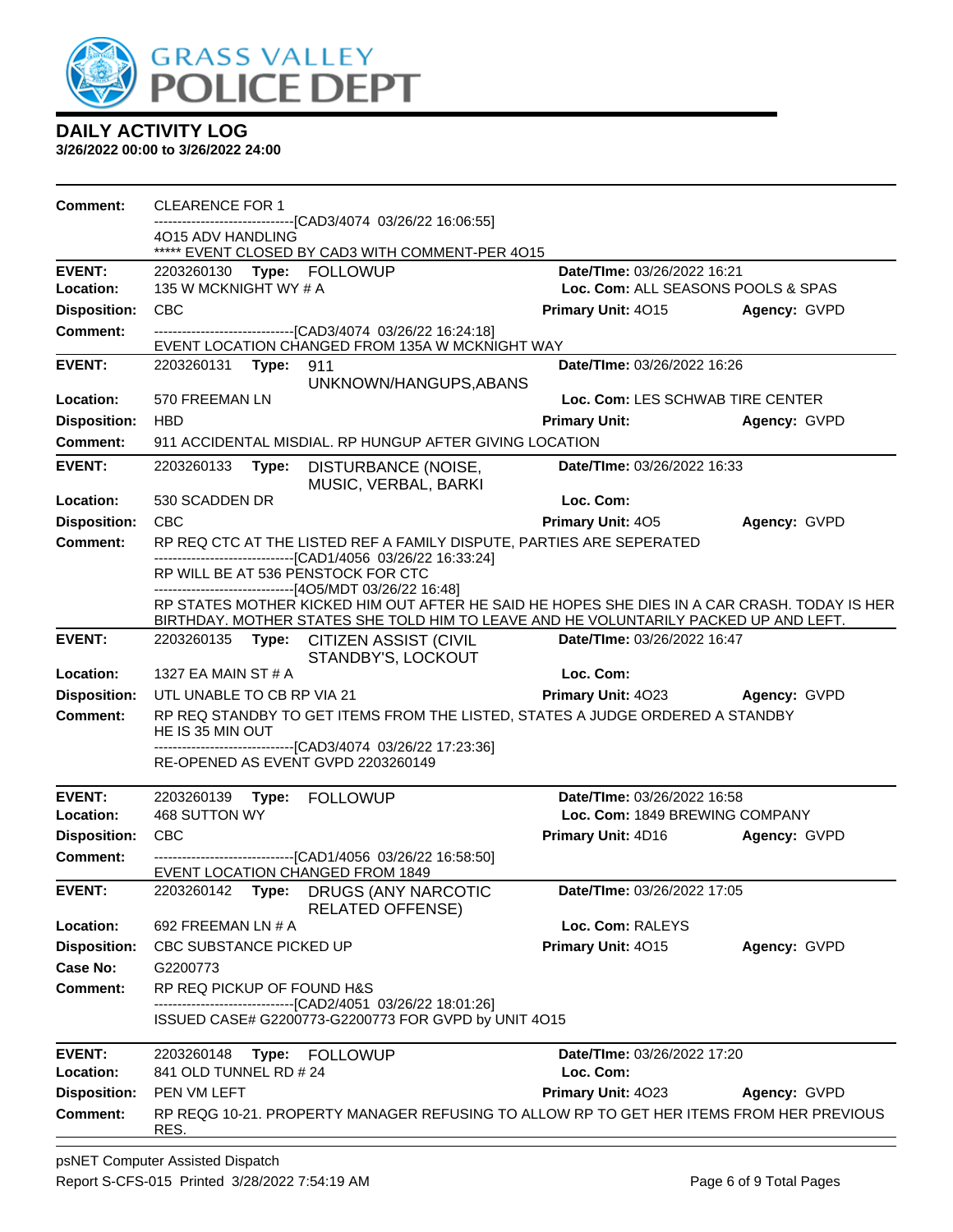

| <b>EVENT:</b>              | 2203260149                                                                                                   |       | Type: CITIZEN ASSIST (CIVIL<br>STANDBY'S, LOCKOUT                                                                                                                                               | Date/TIme: 03/26/2022 17:23                         |              |
|----------------------------|--------------------------------------------------------------------------------------------------------------|-------|-------------------------------------------------------------------------------------------------------------------------------------------------------------------------------------------------|-----------------------------------------------------|--------------|
| Location:                  | 1327 EA MAIN ST # A                                                                                          |       |                                                                                                                                                                                                 | Loc. Com:                                           |              |
| <b>Disposition:</b>        | <b>CBC</b>                                                                                                   |       |                                                                                                                                                                                                 | Primary Unit: 4023                                  | Agency: GVPD |
| <b>Comment:</b>            | [comments event 2203260135]<br>HE IS 35 MIN OUT<br>[end comments event 2203260135]<br><b>CLOSED IN ERROR</b> |       | ***** RE-OPENED EVENT GVPD 2203260135<br>(opened 03/26/2022 16:47:32, 4O23, closed as UTL 03/26/2022 17:23:07)<br>RP REQ STANDBY TO GET ITEMS FROM THE LISTED, STATES A JUDGE ORDERED A STANDBY |                                                     |              |
| <b>EVENT:</b>              | 2203260150 Type:                                                                                             |       | DISTURBANCE (NOISE,<br>MUSIC, VERBAL, BARKI                                                                                                                                                     | Date/TIme: 03/26/2022 17:23                         |              |
| Location:                  | 1094 EA MAIN ST # 2                                                                                          |       |                                                                                                                                                                                                 | Loc. Com:                                           |              |
| <b>Disposition:</b>        | ARA                                                                                                          |       |                                                                                                                                                                                                 | Primary Unit: 4K19                                  | Agency: GVPD |
| Case No:                   | G2200772                                                                                                     |       |                                                                                                                                                                                                 |                                                     |              |
| Comment:                   |                                                                                                              |       | RP REQG 1021 REF MALE WHO HAS BEEN LIVING WITH HER FOR 5 MONTHS AND RP WANTS HIM TO LEAVE                                                                                                       |                                                     |              |
|                            | SEPARATED                                                                                                    |       | --------------------------------[CAD2/4051 03/26/22 17:35:56]<br>RP CALLED BACK ON 911 STATING MALE KICKED HER NAKLE AND CHOKED HER. RP ADVISED TO STAY                                         |                                                     |              |
|                            | ***** EVENT CLOSED BY CAD2                                                                                   |       | -------------------------------[CAD3/4074 03/26/22 18:00:24]<br>ISSUED CASE# G2200772 FOR AGENCY GVPD by UNIT 4K19                                                                              |                                                     |              |
| <b>EVENT:</b>              | Date/TIme: 03/26/2022 18:44<br>2203260161 Type: FRAUD                                                        |       |                                                                                                                                                                                                 |                                                     |              |
| Location:                  | 115 EA BERRYHILL DR #5                                                                                       |       |                                                                                                                                                                                                 | Loc. Com:                                           |              |
| <b>Disposition:</b>        | CBC ADVISED OF OPTIONS//CBC                                                                                  |       |                                                                                                                                                                                                 | <b>Primary Unit: 4022</b>                           | Agency: GVPD |
| <b>Comment:</b>            |                                                                                                              |       | RP REQG 1021 REF ONGOING FRAUD AND NEIGHBOR ISSUES                                                                                                                                              |                                                     |              |
| <b>EVENT:</b>              | 2203260163                                                                                                   | Type: | 911 UNKNOWN<br>(HANGUPS, ABAN'S)                                                                                                                                                                | Date/TIme: 03/26/2022 19:12                         |              |
| Location:                  | 155 GLASSON WY                                                                                               |       |                                                                                                                                                                                                 | Loc. Com: SIERRA NEVADA MEMORIAL<br><b>HOSPITAL</b> |              |
| <b>Disposition:</b>        | HBD LOG PER 4022                                                                                             |       |                                                                                                                                                                                                 | <b>Primary Unit:</b>                                | Agency: GVPD |
| <b>Comment:</b>            | 911 ABAN                                                                                                     |       |                                                                                                                                                                                                 |                                                     |              |
|                            |                                                                                                              |       | ---------------------[CAD1/4085 03/26/22 19:12:57]<br>NUMBER NOT IN SERVICE ON CALLBACK                                                                                                         |                                                     |              |
|                            |                                                                                                              |       | --------------------------------[CAD1/4085 03/26/22 19:16:14]<br>CALLED MAIN HOSPITAL LINE BACK, UNAWARE OF ANY EMERGENCY, WILL CALL BACK IF ANYTHING                                           |                                                     |              |
|                            | CHANGES                                                                                                      |       | ***** EVENT CLOSED BY CAD3 WITH COMMENT-LOG PER 4022                                                                                                                                            |                                                     |              |
| <b>EVENT:</b>              |                                                                                                              |       |                                                                                                                                                                                                 | Date/TIme: 03/26/2022 19:53                         |              |
| Location:                  | 925 MAIDU AV                                                                                                 |       |                                                                                                                                                                                                 | Loc. Com:                                           |              |
| <b>Disposition:</b>        | <b>CBC</b>                                                                                                   |       |                                                                                                                                                                                                 | Primary Unit: 4K19                                  | Agency: GVPD |
| Comment:                   |                                                                                                              |       | -------------------------------[CAD2/4051_03/26/22_20:01:26]<br>EVENT LOCATION CHANGED FROM WBCF                                                                                                |                                                     |              |
| <b>EVENT:</b><br>Location: | 1108 PAMPAS DR                                                                                               |       | 2203260171 Type: WELFARE CHECK                                                                                                                                                                  | Date/TIme: 03/26/2022 20:08<br>Loc. Com:            |              |
| <b>Disposition:</b>        | <b>CBC</b>                                                                                                   |       |                                                                                                                                                                                                 | Primary Unit: 4022                                  | Agency: GVPD |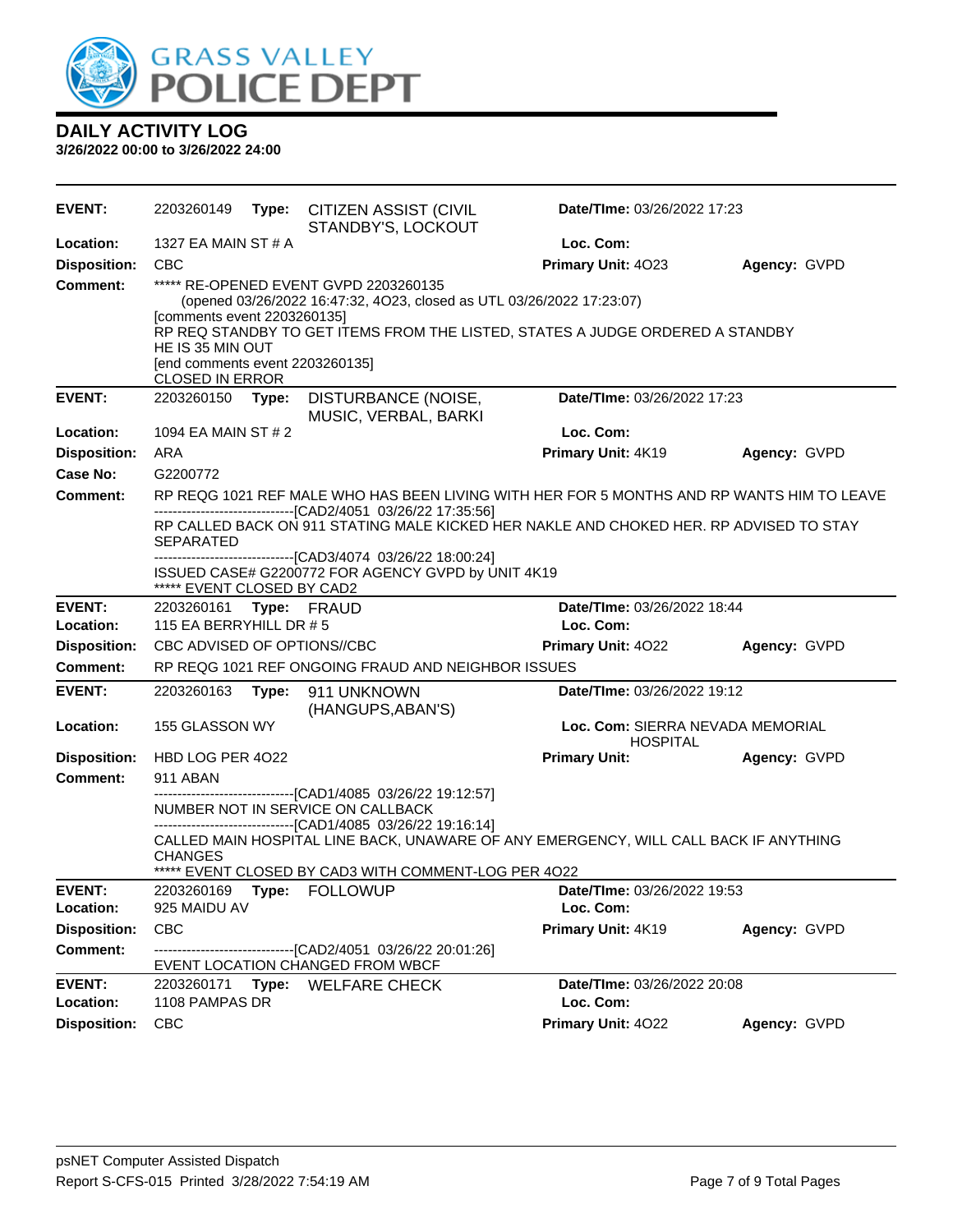

| <b>Comment:</b>            | RP REQ WELFARE CHECK DUE TO AFTER HOUR CALL FROM VI STATING HE HAS A MEDICAL EMERGENCY<br>AND IS BEING TAKEN ADVANTAGE OF BY HOMELESS SUBJS. DUE TO MEDICAL EMERGENCY RP XFER TO<br>CALFIRE. UNABLE TO STAY ON LINE<br>------------------------------[4O22/MDT 03/26/22 20:24]<br>PER RP MORE OF A MEDICAL ISSUE THAN A LE ISSUE//RP AWARE OF V AND LIVING ARANGEMENTS<br>------------------------------[4O22/MDT 03/26/22 20:34] |       |                                                                                                                                                                                                |                                                     |              |  |
|----------------------------|-----------------------------------------------------------------------------------------------------------------------------------------------------------------------------------------------------------------------------------------------------------------------------------------------------------------------------------------------------------------------------------------------------------------------------------|-------|------------------------------------------------------------------------------------------------------------------------------------------------------------------------------------------------|-----------------------------------------------------|--------------|--|
|                            | MADE WITH RP//CBC                                                                                                                                                                                                                                                                                                                                                                                                                 |       | V WAS CLEARED MEDICALLY NEG. TRXP//V IS COGNITIVE AND IS AWARE OF EVERYTHING GOING ON//CTC                                                                                                     |                                                     |              |  |
| <b>EVENT:</b><br>Location: | SO AUBURN ST/WHITING ST                                                                                                                                                                                                                                                                                                                                                                                                           |       | 2203260176 Type: VEH CITES, VIN, TOWS, DUI                                                                                                                                                     | Date/TIme: 03/26/2022 20:20<br>Loc. Com:            |              |  |
| <b>Disposition:</b>        | <b>CBC</b>                                                                                                                                                                                                                                                                                                                                                                                                                        |       |                                                                                                                                                                                                | Primary Unit: 404                                   | Agency: GVPD |  |
| <b>Comment:</b>            |                                                                                                                                                                                                                                                                                                                                                                                                                                   |       | DISABLED MOTORIST HALFWAY IN ROADWAY                                                                                                                                                           |                                                     |              |  |
|                            |                                                                                                                                                                                                                                                                                                                                                                                                                                   |       | -------------------------------[CAD1/4085 03/26/22 20:21:02]<br>EVENT LOCATION CHANGED FROM S AUBURN/WHITING                                                                                   |                                                     |              |  |
|                            |                                                                                                                                                                                                                                                                                                                                                                                                                                   |       | -------------------------------[CAD1/4085 03/26/22 20:21:25]                                                                                                                                   |                                                     |              |  |
|                            | WHI FORD F150                                                                                                                                                                                                                                                                                                                                                                                                                     |       | -------------------------------[CAD3/4106 03/26/22 20:25:38]                                                                                                                                   |                                                     |              |  |
|                            |                                                                                                                                                                                                                                                                                                                                                                                                                                   |       | 1039 AAA. MMM TOWING ENRT CALL# 39272. NEXT AVAIL DRIVER WILL BE ENRY                                                                                                                          |                                                     |              |  |
|                            |                                                                                                                                                                                                                                                                                                                                                                                                                                   |       | --------------------------------[CAD1/4085 03/26/22 20:36:00]                                                                                                                                  |                                                     |              |  |
|                            |                                                                                                                                                                                                                                                                                                                                                                                                                                   |       | PER MMM, THEY ARE 30-45 OUT, 10-6 ON A TOW OFF FREEWAY BUT WE ARE NEXT IN LINE<br>---------------------------------[CAD1/4085 03/26/22 20:53:34]                                               |                                                     |              |  |
|                            | 10-39 AAA TO CANCEL                                                                                                                                                                                                                                                                                                                                                                                                               |       |                                                                                                                                                                                                |                                                     |              |  |
| <b>EVENT:</b>              |                                                                                                                                                                                                                                                                                                                                                                                                                                   |       | 2203260177 Type: VEH CITES, VIN, TOWS, DUI                                                                                                                                                     | Date/TIme: 03/26/2022 20:28                         |              |  |
| Location:                  | WE MAIN ST/NO AUBURN ST                                                                                                                                                                                                                                                                                                                                                                                                           |       |                                                                                                                                                                                                | Loc. Com:                                           |              |  |
| <b>Disposition:</b>        | <b>CBC</b>                                                                                                                                                                                                                                                                                                                                                                                                                        |       |                                                                                                                                                                                                | <b>Primary Unit: 409</b>                            | Agency: GVPD |  |
| <b>Comment:</b>            | O/W VEH 7RFA733                                                                                                                                                                                                                                                                                                                                                                                                                   |       | -------------------------------[CAD2/4051_03/26/22 20:29:33]                                                                                                                                   |                                                     |              |  |
|                            |                                                                                                                                                                                                                                                                                                                                                                                                                                   |       | EVENT LOCATION CHANGED FROM MAIN/ N AUBURN                                                                                                                                                     |                                                     |              |  |
| <b>EVENT:</b>              |                                                                                                                                                                                                                                                                                                                                                                                                                                   |       | 2203260180 Type: 911 UNKNOWN<br>(HANGUPS, ABAN'S)                                                                                                                                              | Date/TIme: 03/26/2022 20:31                         |              |  |
| Location:                  | 155 GLASSON WY                                                                                                                                                                                                                                                                                                                                                                                                                    |       |                                                                                                                                                                                                | Loc. Com: SIERRA NEVADA MEMORIAL<br><b>HOSPITAL</b> |              |  |
| <b>Disposition:</b>        | <b>HBD</b>                                                                                                                                                                                                                                                                                                                                                                                                                        |       |                                                                                                                                                                                                | <b>Primary Unit:</b>                                | Agency: GVPD |  |
| <b>Comment:</b>            | ***** EVENT CLOSED BY CAD2                                                                                                                                                                                                                                                                                                                                                                                                        |       | 911 ACCIDENTAL, SUBJ WAS TRYING TO DIAL OUT FROM HOSPITAL.                                                                                                                                     |                                                     |              |  |
| <b>EVENT:</b>              | 2203260197                                                                                                                                                                                                                                                                                                                                                                                                                        | Type: | TRAFFIC (DUI, PARKING,<br>SPEED, HAZ                                                                                                                                                           | Date/TIme: 03/26/2022 21:42                         |              |  |
| Location:                  | 420 HENDERSON ST                                                                                                                                                                                                                                                                                                                                                                                                                  |       |                                                                                                                                                                                                | Loc. Com: PROSPERITY LANES                          |              |  |
| <b>Disposition:</b>        | HBD LOG PER 409                                                                                                                                                                                                                                                                                                                                                                                                                   |       |                                                                                                                                                                                                | <b>Primary Unit:</b>                                | Agency: GVPD |  |
| <b>Comment:</b>            | PARKING LOT                                                                                                                                                                                                                                                                                                                                                                                                                       |       | 911 FROM EMPLOYEE REPORTING 5 HMA ARE VERY HBD AND TRYING TO GET IN THEIR VEHS IN THE                                                                                                          |                                                     |              |  |
|                            |                                                                                                                                                                                                                                                                                                                                                                                                                                   |       | -------------------------------[CAD3/4106 03/26/22 21:42:39]                                                                                                                                   |                                                     |              |  |
|                            |                                                                                                                                                                                                                                                                                                                                                                                                                                   |       | RP PUT PHONE DOWN TO GO GET VEH DESC                                                                                                                                                           |                                                     |              |  |
|                            |                                                                                                                                                                                                                                                                                                                                                                                                                                   |       | -------------------------------[CAD3/4106 03/26/22 21:43:52]<br>PER RP SUBJ NO LONGER IN PARKING LOT. NEG VEH DESC, NEG DOT, UNK HOW MANY VEH<br>EVENT CLOSED BY CAD2 WITH COMMENT-LOG PER 4O9 |                                                     |              |  |
| <b>EVENT:</b>              | 2203260198                                                                                                                                                                                                                                                                                                                                                                                                                        | Type: | ANIMALS (ABUSE, LOOSE,<br>FOUND, INJURED)                                                                                                                                                      | Date/TIme: 03/26/2022 21:46                         |              |  |
| Location:                  | 134 S CHURCH ST                                                                                                                                                                                                                                                                                                                                                                                                                   |       |                                                                                                                                                                                                | Loc. Com: BANK OF AMERICA                           |              |  |
| <b>Disposition:</b>        | <b>CBC PER 4022</b>                                                                                                                                                                                                                                                                                                                                                                                                               |       |                                                                                                                                                                                                | <b>Primary Unit:</b>                                | Agency: GVPD |  |